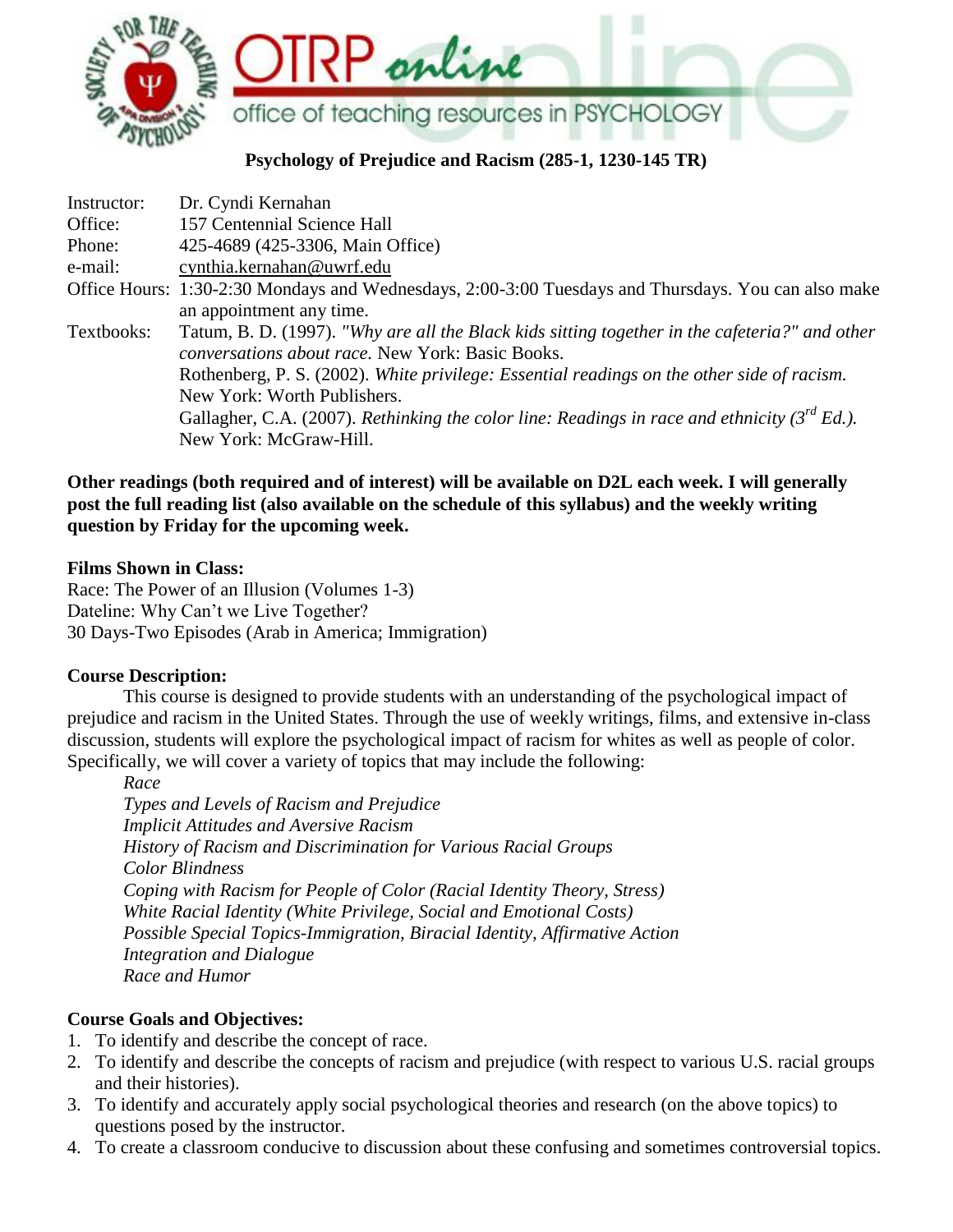**Please keep in mind that it is not easy to learn about these concepts**. You may experience feelings of anger, resentment, guilt, sadness, helplessness, etc. Indeed, you may get to a point in the semester where you feel like you simply do not want to learn anymore about prejudice and racism! The good news is that this will get better. That is, typically students can get beyond this point and generally they start to feel more positive and motivated about what they are learning. The key is to maintain a sense of openness and interest in the topics, even when they might feel personally threatening or upsetting (very normal feelings).

#### **Assignments to Achieve Course Goals:**

**Attendance**: Because this class relies heavily on discussion, attendance is essential. Please be punctual in your arrival and remember that attendance is important enough to be an important part of your course grade. The value of our class depends on what you bring to it; each member of the class is responsible for the quality of our time together. To participate fully: (**1**) complete all readings before we meet, (**2**) come with a few good questions or issues for discussion (you will post these for me before class), (**3**) contribute to the group without dominating the discussion or avoiding it, and (**4**) help create a climate in which others can comfortably share their opinions.

In terms of points, you will receive 1 point per day for simply attending class (**you may miss 3 days without penalty-only University Sanctioned events will be "excused"**).

**Daily Questions**: Every class day when there is reading assigned (just about every day of the course), you will need to turn in **at least 2** discussion questions before class. **Please have at least one question per reading even when there are more than two readings (then do three questions) or write two for one reading if there is only one.** 

I will need these by **9:00am on Tuesday or Thursday** and they will be worth 2 points (**you may miss 3 of these without penalty**). They should be submitted using the Discussion Function of D2L (e-mail as a last resort).

Questions may fall into one or more of the following categories:

\* specific questions that you would like an answer to

\* thoughts that you had while reading or particular passages that were provoking or interesting

\* things you might be wondering about or questions you may have about your classmates feelings

\* connections that you see between the material and some other example (media, life experience, etc.) Questions or comments will be graded as follows:

\* 2 points if I get them **on time,** there is one for each reading (or two for one reading if only one), and they look as if you've thoughtfully done the reading

\* 1 point if I get them on time but they are weak or you are missing a readings

\* 0 if I don't get them or they are late

**Weekly Writings:** Your weekly writings (due every Tuesday) will show if you can **identify, describe and apply** the concepts that we are discussing in class. I will give you a specific question each week that you will answer, using your own ideas and analysis backed up by course readings and evidence.

**How are these Graded?** I'll be looking for three things: 1-use of real evidence to support your points (with citations), 2-complex and thoughtful analysis showing how the evidence really fits your points, 3-clear, coherent set of points in answer to the question. I will ask myself as I grade: **Does the course evidence really support the answer or is it stretched too far? Is it a complex, not overly simplistic, answer? How coherent is the answer, is it easy to follow? Are there in-text citations to course material?** Remember that there are NO exams. This is the main way that I will be assessing whether or not you are really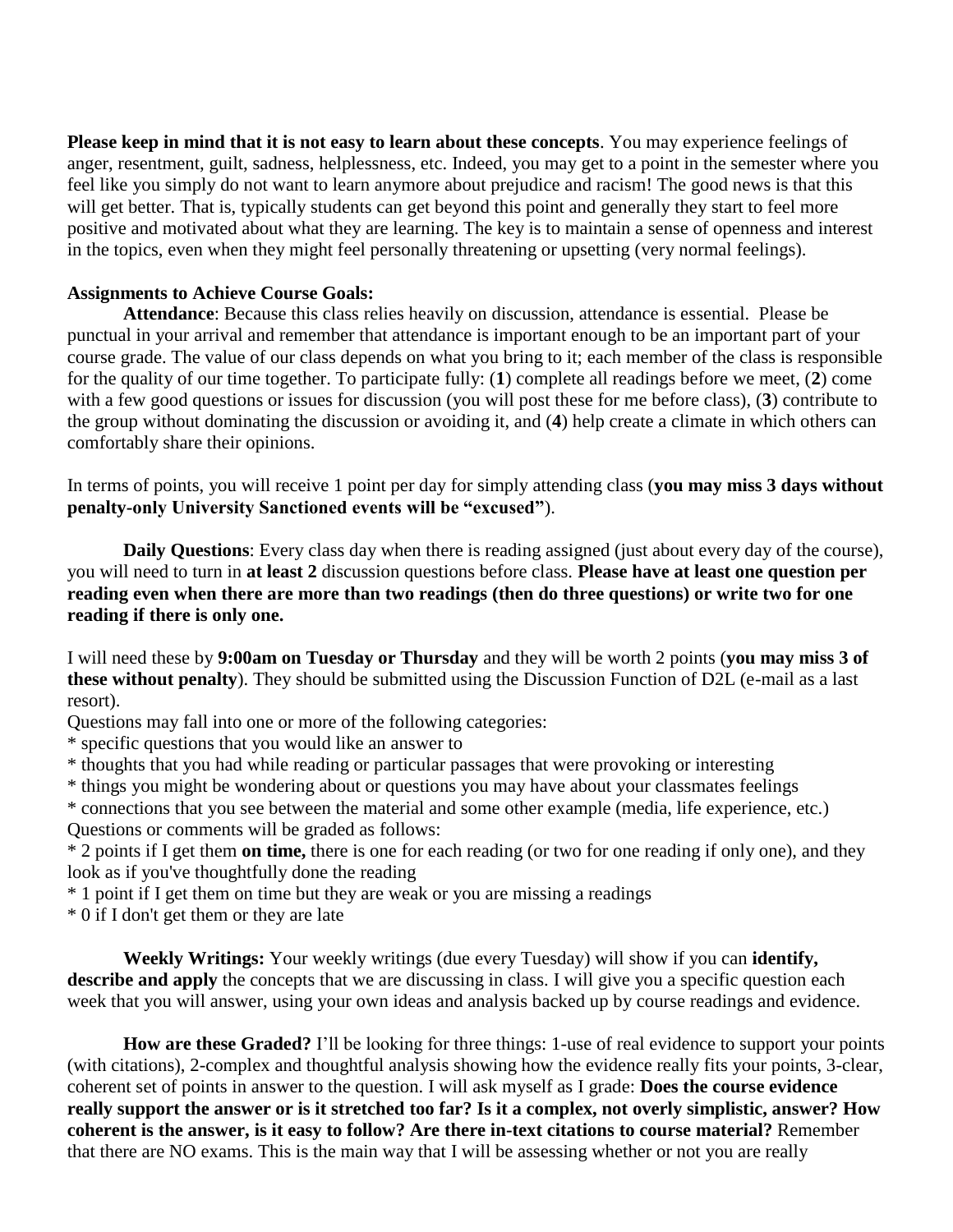understanding and accurately applying the material. Entries should not become *repetitive* (e.g., saying the same thing every week-"racism is a bad thing") and they should not be *sloppy* (e.g., lots of typos and bad grammar)*.* The grading for each entry will range from 0-5 points along the following scale:

 $\Diamond$  5 points = truly superlative (cleanly written, rare gem of insight demonstrating critical understanding of material, honest application and original analysis with citations-above and beyond)

 $\Diamond$  4 points = very good (clean writing demonstrating good understanding of material and good analysis and application with citations)

 $\lozenge$  3.5 points = generally good (a basic understanding of material, less than original analysis and application)  $\Diamond$  3 points = good but weak (less than basic understanding of material, small or insignificant analysis and application, lack of proper references, hard to follow)

 $\div$  2.5 points = minimal (thin understanding of material, thin analysis, very hard to follow)

 $\Diamond$  2 or fewer points = deficient (little understanding of material, may contain major errors)

 $\Diamond$  0 points = not turned in on time (**late entries will not be accepted**)

These should be typed, double-spaced and turned in by class time each Tuesday-12:30pm (please use the dropbox via D2L or turn them in during class-e-mail as a last resort). You may miss 1 without penalty.

**Plan of Action Paper:** Plan of action papers will be due towards the end of the semester. These papers should be 6-8 typed, double-spaced pages (including at least 4 references). Specifically, these papers should outline a "plan of action" that you feel you can take regarding prejudice and racism in our society. The format of the paper will require you to do some research on one or two problems that you feel you can take some action on. You will describe the problem and then describe what you would like to do, very specifically, about it. You may include in this a variety of ideas, ranging from simply discussing racial issues more in your classes/with your family or friends to more "activist" ideas such as writing letters to elected officials or starting a discussion group about racial issues. Remember that this should be something you actually intend to do! Get more specific information about the assignment, grading standards and plagiarism in the assignment sheet available via D2L.

**Extra Credit:** Up to three times during the course of the semester you may turn in a "racial insight" experience" and receive extra credit (1 point each, 3 points possible). These are simply moments when you notice something in the world that connects to class; something that relates directly to the material we have been studying and that allows you to see these concepts in action. This could be something that you observe in a play/movie/book or even in an everyday conversation with another person. Write about your experience and turn it in via D2L. Remember that in your write-up you must discuss, very specifically, HOW the experience relates to course material. You may turn in no more than 1 per week.

| <b>Grading Summary:</b>                                |                                                                                                                    |
|--------------------------------------------------------|--------------------------------------------------------------------------------------------------------------------|
| Attendance                                             | 26 points possible (29 days, 1 point per day, can miss 3 without<br>penalty: $26x1=26$                             |
| <b>Discussion Questions</b>                            | 48 points possible (27 days of questions, 2 points each-can miss 3<br>without penalty: $24x2=48$ )                 |
| <b>Weekly Writings</b>                                 | 55 points possible (12 possible days of weekly writings, 5 points each-<br>can miss 1 without penalty: $11x5=55$ ) |
| Plan of Action Paper                                   | 40 points                                                                                                          |
| Total                                                  | 169 points                                                                                                         |
| Your letter grade will be given on a percentage basis: |                                                                                                                    |
| $A = 93.0\%$ $A = 89.5\%$                              |                                                                                                                    |
| $B_0 = 87.0\%$ $B = 83\%$ $B_0 = 79.5\%$               |                                                                                                                    |
| $C_{\pm} = 77.0\%$ $C = 73.0\%$ $C_{\pm} = 69.5\%$     |                                                                                                                    |
| $D+ = 67\%$ $D = 59.5\%$                               |                                                                                                                    |
| $F =$ Below 59.5%                                      |                                                                                                                    |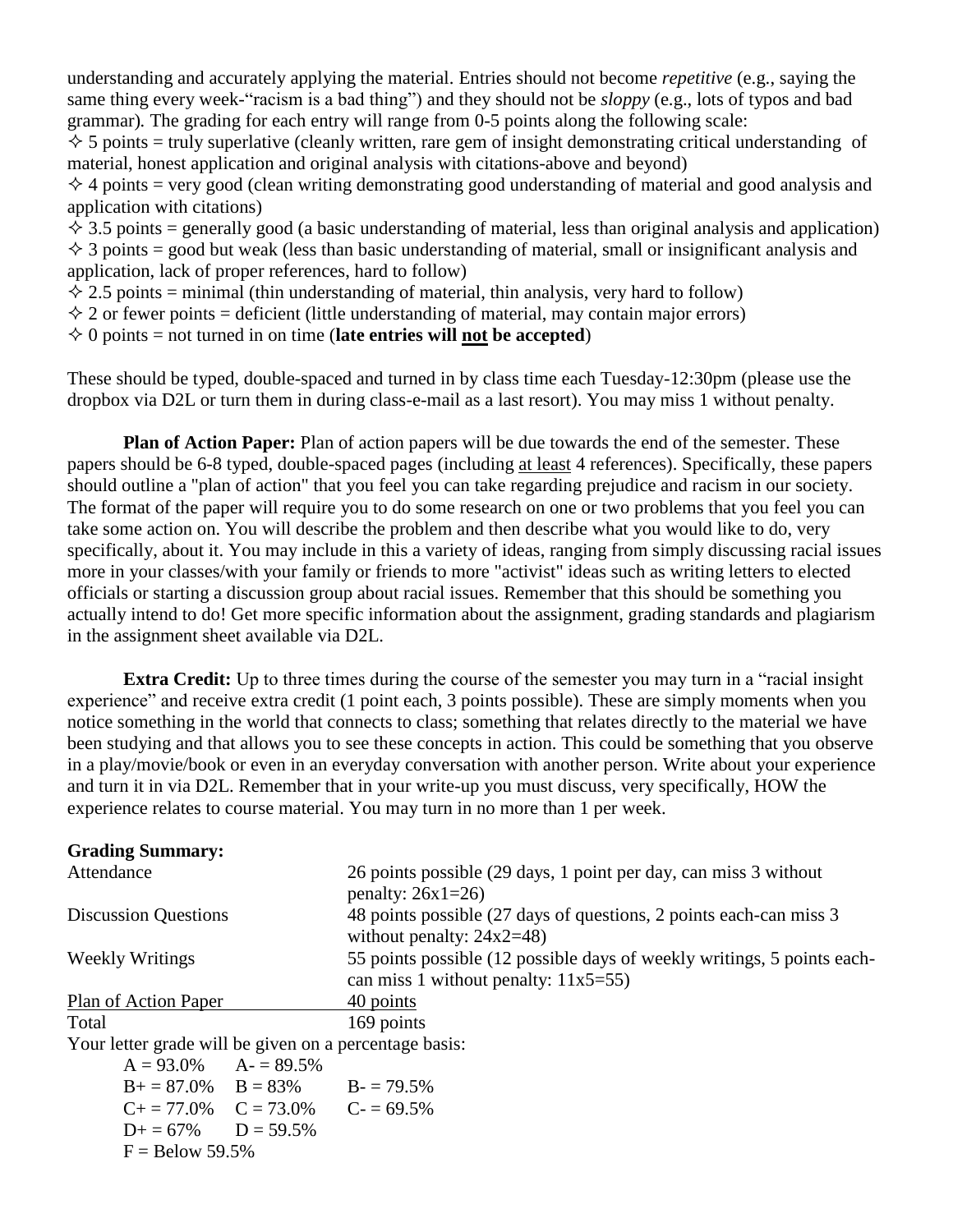#### **Late Work:**

Paper: The paper is due on the date listed before 4 pm (if turned in after the class meets, you must hand the paper in to me or the program assistant to have it dated and timed). **The late penalty is 5 points per day.** Daily Questions: No late discussion questions will be accepted-they must be posted by 9am each day. **You may miss 3 discussion questions without penalty (if you do them all, I will drop your 3 lowest scores).** Weekly Writing: No late writings will be accepted-they must be brought to class or placed in the D2L dropbox by class time, typed, every Tuesday. **You may miss 1 weekly writing without penalty (if you do all of the writings, I will drop your lowest score).**

#### **Ethics:**

## *From the UW-River Falls Faculty and Academic Staff Handbook*:

Students are reminded that Chapter UWS 14, Student Academic Disciplinary Procedures, provides under Statement of Principles: The Board of Regents, administrators, faculty, academic staff and students of the University of Wisconsin system believe that academic honesty and integrity are fundamental to the mission of higher education and of the University of Wisconsin system. The University has a responsibility to promote academic honesty and integrity and to develop procedures to deal effectively with instances of academic dishonesty. Students are responsible for the honest completion and representation of their work, for the appropriate citation of sources, and for respect for others' academic endeavors. Students who violate these standards must be confronted and must accept the consequences of their actions.

**Class Policy:** It is especially important to remember the rules for citing other sources in your written work (see the APA style manual for more information). All students are expected to give credit to the sources upon which their writing and ideas are based, both in the text as references and in the final reference page. **Remember that a direct quote needs quotation marks as well as a citation. Paraphrasing is often a form of plagiarism. Simply changing others' words around or using a slightly different wording IS plagiarism. See the handout for more information. If you plagiarize you will receive a deduction of two letter grades on your paper.** 

#### **Cell Phones:**

**Please turn off** your cell phone prior to the beginning of class! DO NOT answer a cell phone during class.

#### **Class Guests:**

Please ask permission before bringing others to class. In most cases it may not be a problem, just be sure to check with me first. Because of the nature of this class (discussion-based, sometimes sensitive material), this rule is especially important.

#### **Note:**

Students who have special conditions as addressed by the Americans with Disabilities Act who need any test or course materials to be furnished in alternative format should notify the instructor of this course immediately.

## **Course Outline:**

| Day: | <b>Reading</b>                                                                             | Due:   |
|------|--------------------------------------------------------------------------------------------|--------|
| 1/29 | Introduction-No Reading                                                                    |        |
| 1/31 | Film-Race: The Power of an Illusion-1;<br>PBS Readings-Race as Illusion and Timeline (D2L) |        |
| 2/5  | Gallagher (G-Introduction); Omi and Winant (G-3)                                           | WW Due |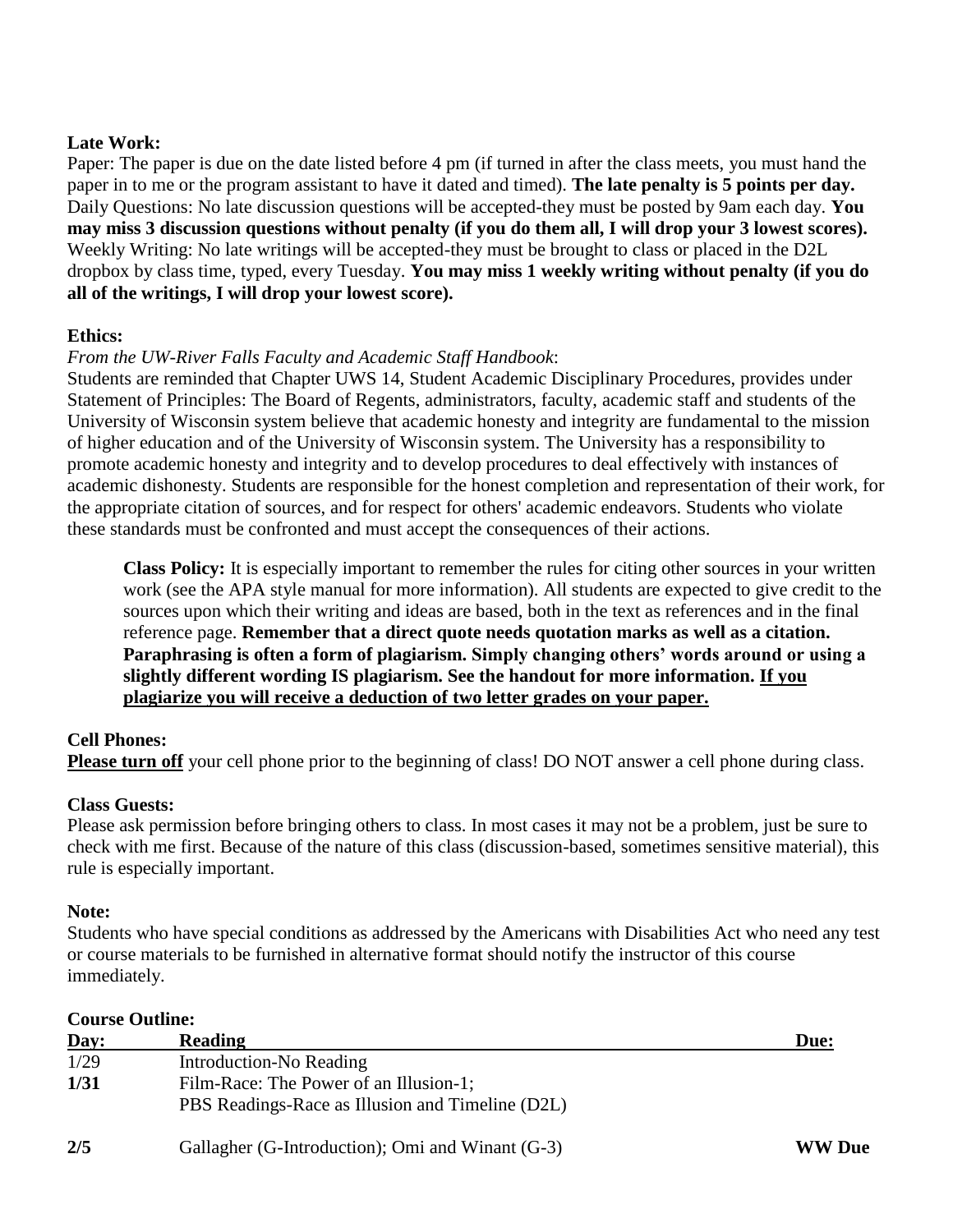| 2/7                                                                                                                                                                 | Tatum-1 and 2; Appendix to Gallagher                                                                                                                         |               |  |  |  |
|---------------------------------------------------------------------------------------------------------------------------------------------------------------------|--------------------------------------------------------------------------------------------------------------------------------------------------------------|---------------|--|--|--|
| 2/12                                                                                                                                                                | Gaertner and Dovidio-Aversive Racism Article-can stop at p. 627 (D2L)<br>Braverman (G-30)                                                                    | <b>WW</b> Due |  |  |  |
| 2/14                                                                                                                                                                | Blink Chapter (D2L); Payne Article (D2L)                                                                                                                     |               |  |  |  |
| 2/19<br>2/21                                                                                                                                                        | Shapiro (G-8); Tell Me More News Clip (1/15/08)<br>http://www.npr.org/templates/story/story.php?storyId=18108453<br>Williams (G-7); Painkiller Article (D2L) | <b>WW</b> Due |  |  |  |
| 2/26<br>2/28                                                                                                                                                        | Loewen Chapter (D2L); NYT Article (D2L)<br>Film-Race: The Power of an Illusion-2; Slaves To Medicine (D2L)                                                   | <b>WW</b> Due |  |  |  |
| 3/4<br>3/6                                                                                                                                                          | Foley (WP); Okamura Article (D2L)<br>Strib Editorials (D2L); PSPB-Eyes on the Prize Article (D2L)                                                            | <b>WW</b> Due |  |  |  |
| 3/11                                                                                                                                                                | Film-Race: The Power of an Illusion-3; PBS Wealth Reading (D2L)<br>Mortgage Article (D2L)                                                                    | <b>WW</b> Due |  |  |  |
| 3/13                                                                                                                                                                | Lewis and Jhally (G-36); TBA                                                                                                                                 |               |  |  |  |
| $3/17 - 3/21$                                                                                                                                                       | <b>Spring Break</b>                                                                                                                                          |               |  |  |  |
| 3/25<br>3/27                                                                                                                                                        | Gallagher (G-13); TBA<br>Tatum-3; Tatum-4                                                                                                                    | <b>WW</b> Due |  |  |  |
| 4/1<br>4/3                                                                                                                                                          | Tatum-5; TBA<br>Sue-Microaggressions Article (D2L); TBA                                                                                                      | <b>WW</b> Due |  |  |  |
| 4/8<br>4/10                                                                                                                                                         | Salvatore and Shelton (D2L); Everyday Racism (D2L)<br>Tatum-6; Jensen (WP); McIntosh-just the list-(WP)                                                      | <b>WW</b> Due |  |  |  |
| 4/15<br>4/17                                                                                                                                                        | Wise-Loss Chapter (D2L)<br>Film-Dateline: Why Can't We Live Together?                                                                                        | <b>WW</b> Due |  |  |  |
| 4/22<br>4/24                                                                                                                                                        | Tatum-8; Wu Article (D2L)<br>SPLC Article (D2L); Film-30 Days: Immigration                                                                                   | <b>WW</b> Due |  |  |  |
| 4/29<br>5/1                                                                                                                                                         | Tatum-9; Nissel Mixed Chapter (D2L); This American Life Audio<br>Feagin and Vera (WP); Gallagher (G-48); Film-30 Days: Arab in America                       | <b>WW</b> Due |  |  |  |
| 5/6<br>5/8                                                                                                                                                          | <b>Plan of Action Due</b><br>Tatum-7; Wise Article (D2L)<br>Tatum-10; Tatum Epilogue (D2L)                                                                   |               |  |  |  |
| 5/15                                                                                                                                                                | Final Time (10:15-12:15) Oscar Article (D2L); Chappelle Article (D2L); Film TBA                                                                              |               |  |  |  |
| Notes:<br>(WP) = White Privilege, book edited by Paula Rothenberg<br>$(G)$ = Gallagher's Book<br>Dates that are bolded are dates that require discussion questions. |                                                                                                                                                              |               |  |  |  |